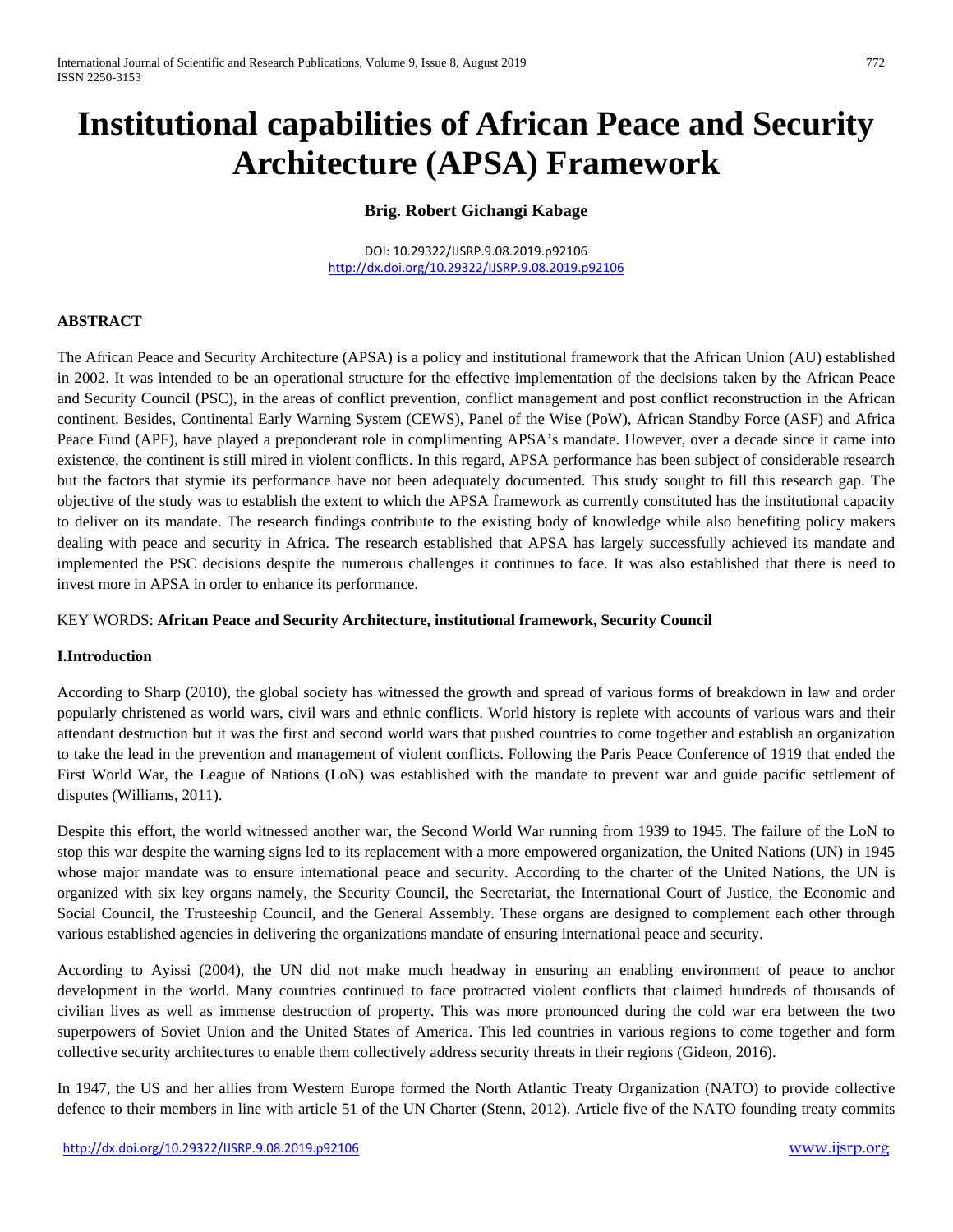International Journal of Scientific and Research Publications, Volume 9, Issue 8, August 2019 773 ISSN 2250-3153

allies to protect each other when any of them is subject to an armed attack. The guiding principle is that an attack on one is an attack on all. This was put to effect after the 9/11 terrorists attack in the US, when NATO troops were deployed in Afghanistan under International Security Assistance Force (ISAF). This has set a spirit of solidarity within the alliance and the region (Stenn, 2012).

According to Hitoshi (2006), the formation of NATO motivated the Soviet Union and its affiliated communist nations to establish a rival alliance, the Warsaw Pact in 1955. In 1967 the Association of the South East Asian Nations (ASEAN) was also formed as a regional security architecture to provide the ten member states of South East Asia with a mechanism to resolve security threats in the region. It fosters protection and stability among the member states through promotion of intergovernmental cooperation, shared values and adherence to norms of international law.

Towards this end, Africa was also not left behind in an effort to search for a collective security mechanism. In Africa, all the present states were under colonialism save for Ethiopia and Liberia. By the early 1960s, states that had achieved their independence came together and formed the Organization of African Union (OAU), which became operational in 1963. The aim of OAU was to rid the continent of colonialism and foster unity for development on the continent. It was replaced by the African Union (AU) in 2002, which had a more expanded mandate (AU Constitutive Act, 2002).

### **II. Theoretical framework**

This study was underpinned by securitization theory. This theory has ushered a paradigmatic shift in security thinking and practice where security is no longer limited to military and political power considerations. The theory is attributed to the Copenhagen school of thought pioneered by Barry Buzan in the early 1990s. This theory argues that security is a social construction of threats which are debated by politicians and presented to the general public which must authorize extra ordinary measures to neutralize the threats. The manner of articulation of the threats to the public depicts panic politics (Buzan, 1998).

The Copenhagen school of thought presents the security sector as one that requires multiple actors working harmoniously to neutralize threats before they can cause any damage. The envisaged actors are both state and non-state. This approach serves to cement the view that the state is a critical actor in security matters but not the only actor. The theory further introduces into the security debate the concept of regional security complexes whose major argument is that geographical regions tend to jointly experience or be affected by security threats emanating from within them (Buzan, 1991). To overcome such threats, the security actors within that region must forge a cooperative arrangement of actors who appreciate the nature of the threats and who must act together to thwart the threats. In this vein, APSA can more traction in peace-building and conflict management in Africa and conflictridden states.

Despite the merit of the securitization theory in expanding the scope of security threats and actors, the theory risks expanding the security space too much to render it meaningless or even impossible in terms of academic analysis. This is especially so because of the ability of politicians to frame any issue and rally support for it to be considered a security threat.

### **III. METHODOLOGY**

This study adopted a descriptive research design. A research design is a plan or a blue print that guides and informs how the study was conducted (Kothari, 2004). It provides control over those factors that could influence the outcome of the study. The research design underpins a study or a project that a researcher pursues (Kamau, 2014). This research design was the most suitable in this study because it highlighted developmental disparities of pillars of APSA and association of various aspects that render APSA functionally weak. It also entails choosing subjects who participate in the study, techniques and approaches for collecting data from the subjects and the procedure for collecting information on various aspects relevant to the functioning of APSA components. The study also was guided by the desirable population. Mugenda and Mugenda (2003), defines population as an entire group of individuals' events or objects having common observable characteristics. The target population for this study comprised personnel drawn from institutions, organizations and agencies involved in peace and security activities in Somalia and which work with the African Union. They included the AU Commission Secretariat, APSA office, Peace and Security Division, partners, civil society organizations, sub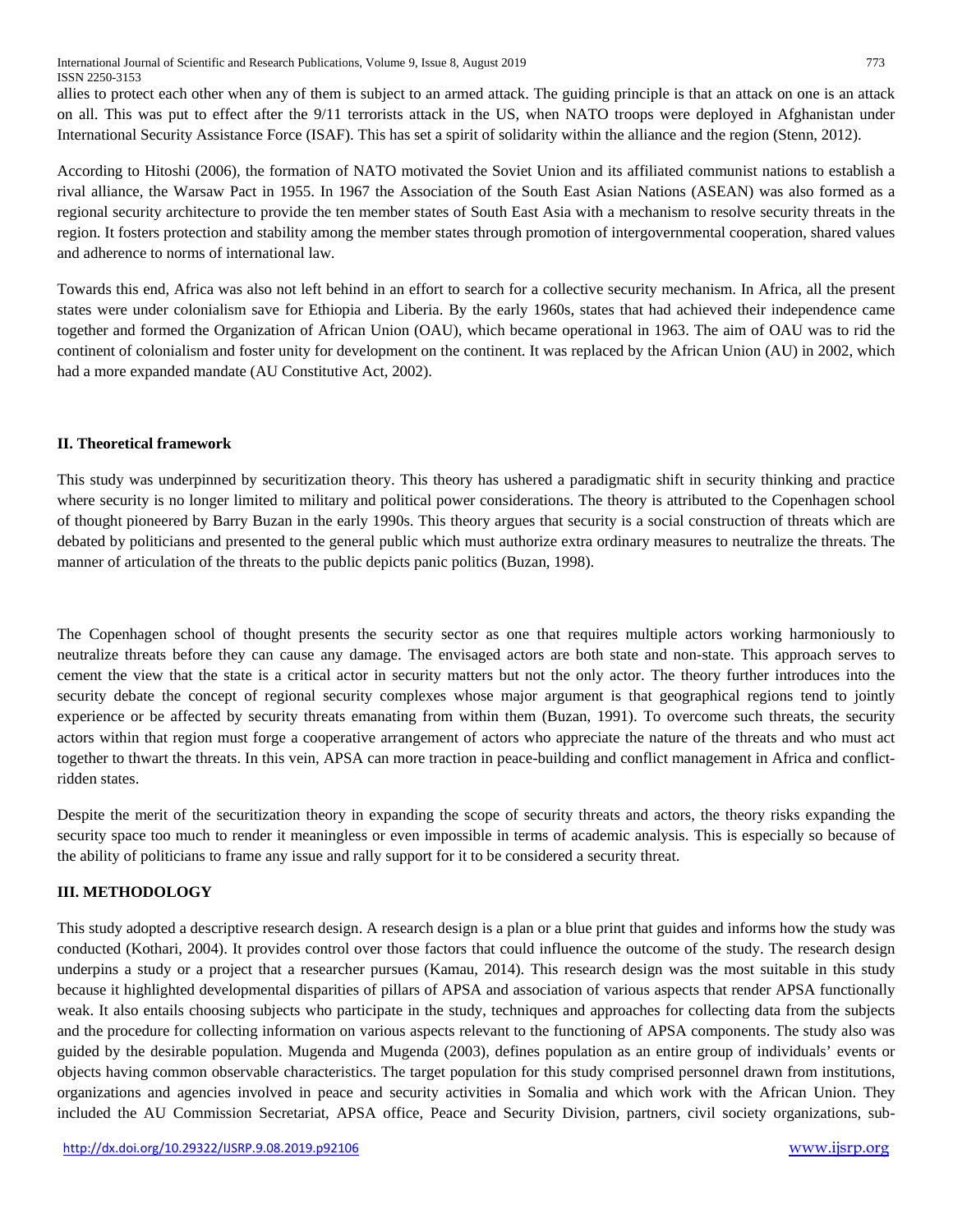International Journal of Scientific and Research Publications, Volume 9, Issue 8, August 2019 774 ISSN 2250-3153

regional mechanisms, African training centres, AU Missions and the media. Besides ,a sample size denotes a section of a part that represents the larger population (Kothari, 2004). This is because study population may be too big to be investigated in its entirety, or may be costly or impossible to be studied because of various reasons. When this becomes the case, a smaller subset of the entire research population is selected to be studied in the place of the study population. The selected subset of the study population is called a sample (Kamau, 2014). In this study , several institutions and/or organizations dealing with peace and security in Africa were factored in . Each of the organizations/institution served as a stratum from which the actual number of participants in the study was drawn. Given that the total population of the Africa Union and allied peace and security actors is unknown, the following formula was used to get the sample size for unknown population:

> $n=(Z^2 \cdot 2 \cdot pq)/d^2$ Where: n=required sample size Z=Z score corresponding to 95% confidence level p=Standard Deviation taken at 50% to ensure large enough sample  $q=1-p$ d=margin of error at 5% Applying the formula;  $= ((\left[1.96\right] \right.$  ^2  $)(0.5)(1-0.5))/$   $\left[0.05\right]$  ^2  $= (3.8416*0.25)/0.0025$ =384.16 Approximately 384

## **IV.FINDINGS**

#### **A. Institutional capabilities of the APSA framework**

According to Shyaka (2012), Africa is today engulfed in a vicious cycle of conflicts as it were over half a century ago, the only difference being the type and nature of conflicts. In the 1960s stretching up to the 1990s, African countries were fighting for their political independence from European colonial powers. It is against this backdrop that the study sought to ascertain the institutional capabilities of APSA framework and its mandate.



**Source: Field data, 2017**

**Figure 4.1: Respondents' opinion on success of APSA in the last decade**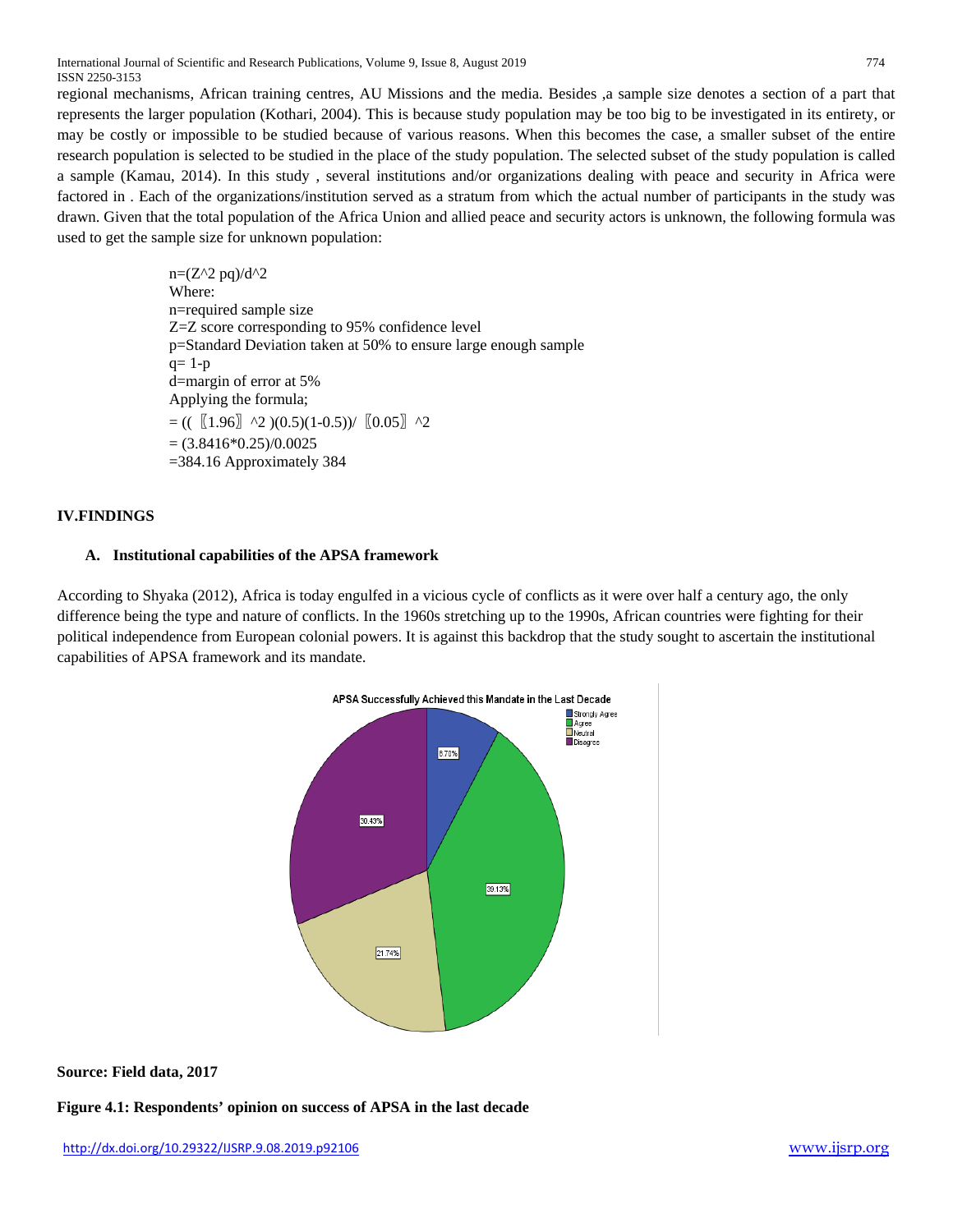As illustrated in figure 2.1, majority of the respondents, 39.13% agree that APSA has successfully achieved its mandate in the last ten years. This was followed by those respondents who disagree that APSA has successfully achieved its mandate in the last decade as represented by 30.43% of the respondents. 21.74% of the respondents are indifferent about the success of APSA in the last ten years while 8.70% strongly agree that the agency has successfully achieved its mandate in the last decade. No respondent strongly disagreed that APSA has successfully achieved its mandate in the last decade.

## APSA has Effectively Implemented PSC Decisions on Conflict Prevention, Management and Resolution 40 30.43% 30 26.09% Percent  $21.74%$ 21.74%  $30.43$  $26.09$  $21.74$  $21.74$ 10 O<sup>-</sup> Strongly Agree Agree Neutral Disagree APSA has Effectively Implemented PSC Decisions on Conflict Prevention, Management and Resolution

## **B.APSA effective implementation on PSC decisions on conflict prevention, management and resolution in Africa**

## **Source: Field data, 2017**

### **Figure 4.2: Respondents' opinion on APSA effective implementation on PSC decisions on conflict prevention, management and resolution in Somalia.**

Drawing from the above bar graph, 30.43% of the respondents are not sure whether or not APSA has effectively implemented PSC decisions on conflict prevention, management and resolution in Africa. On the same question, 26.09% of the respondents strongly agree that APSA has effectively implemented PSC decisions regarding conflict, prevention, management and resolution in the continent of Africa. 21.74% of the respondents agree that APSA has effectively implemented PSC decisions on conflict prevention, management and resolution while and equal number of respondents disagree with the statement. No respondents strongly agreed with the statement.

#### **Association between effective implementation of PSC decisions on conflict prevention, management, and resolution in**

## **Africa and successful achievement of its mandate.**

H<sub>0</sub>: There is no relationship between effective implementation of PSC decisions on conflict prevention, management, and resolution in Africa and successful achievement of APSA's mandate. Level of Significance:  $0.05$  ( $\alpha$  level) Confidence Level: 95%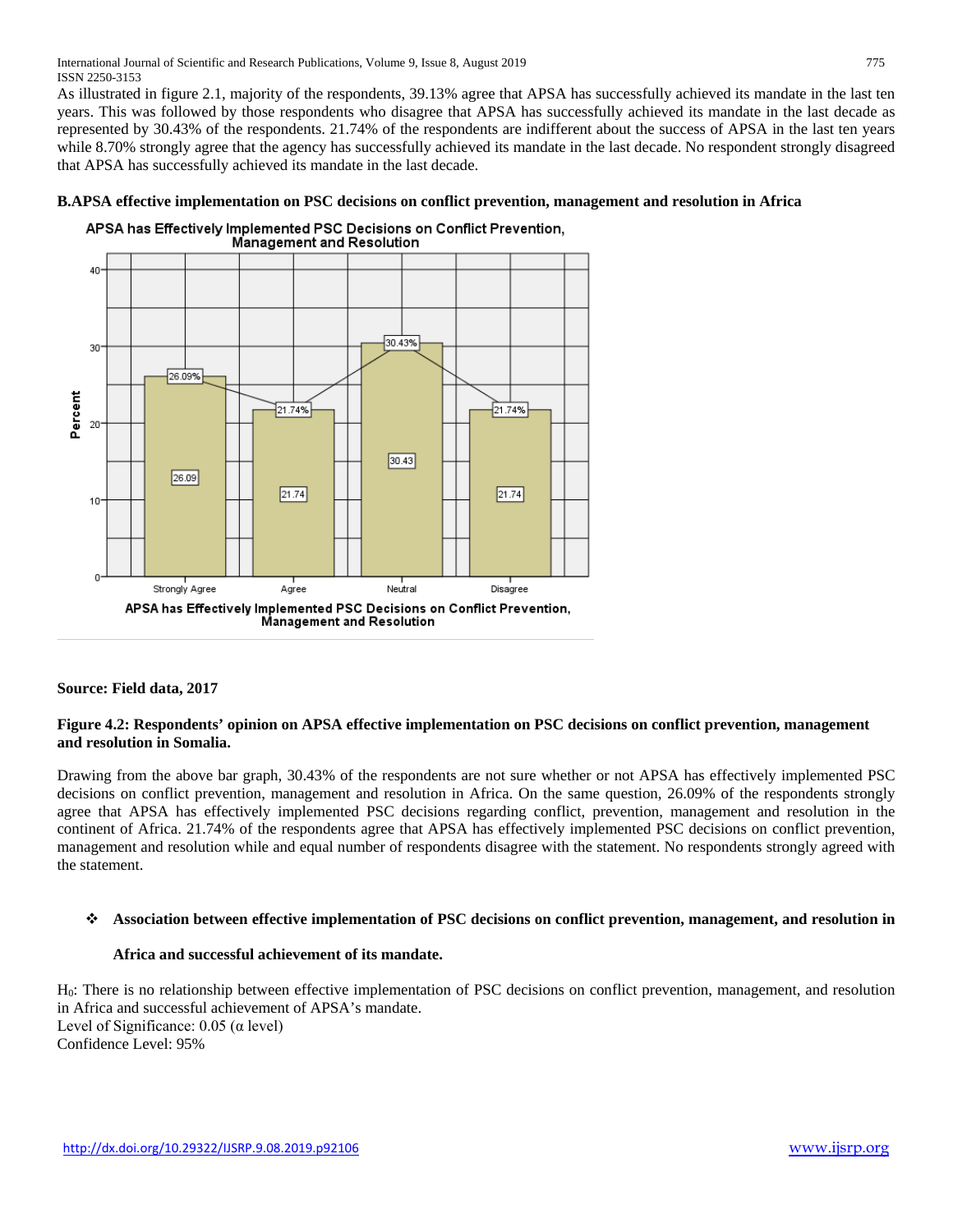**Table 1.1: Correlation between effective implementation of PSC decisions on conflict prevention, management, and resolution in Somalia and successful achievement of APSA's mandate**

### **Correlations**

|                                          |                     | <b>APSA</b>        | APSA has Effectively                     |
|------------------------------------------|---------------------|--------------------|------------------------------------------|
|                                          |                     | Successfully       | <b>Implemented PSC Decisions</b>         |
|                                          |                     | Achieved this      | on Conflict Prevention,                  |
|                                          |                     |                    | Mandate in the Management and Resolution |
|                                          |                     | <b>Last Decade</b> |                                          |
| <b>APSA Successfully</b>                 | Pearson Correlation |                    | .935                                     |
| Achieved this Mandate in Sig. (2-tailed) |                     |                    | .021                                     |
| the Last Decade                          | N                   | 360                | 360                                      |
| <b>APSA</b> has Effectively              | Pearson Correlation | .935               |                                          |
| <b>Implemented PSC</b>                   | Sig. (2-tailed)     | .021               |                                          |
| Decisions on Conflict                    |                     |                    |                                          |
| Prevention, Management N                 |                     | 360                | 360                                      |
| and Resolution                           |                     |                    |                                          |

**Source: Field data, 2017**

A Pearson correlation test was also conducted to determine the relationship between effective implementation of PSC decisions on conflict prevention, management, and resolution in Africa and successful achievement of APSA's mandate. The results of this test indicated that there was a strong positive association (Pearson  $r = 0.935$ ,  $p = 0.021$ ) between the two variables.

## **Adequacy of capacity of key components of APSA of the PSC, CEWS, PoW, ASF and APF to support the APSA's**

**mandate**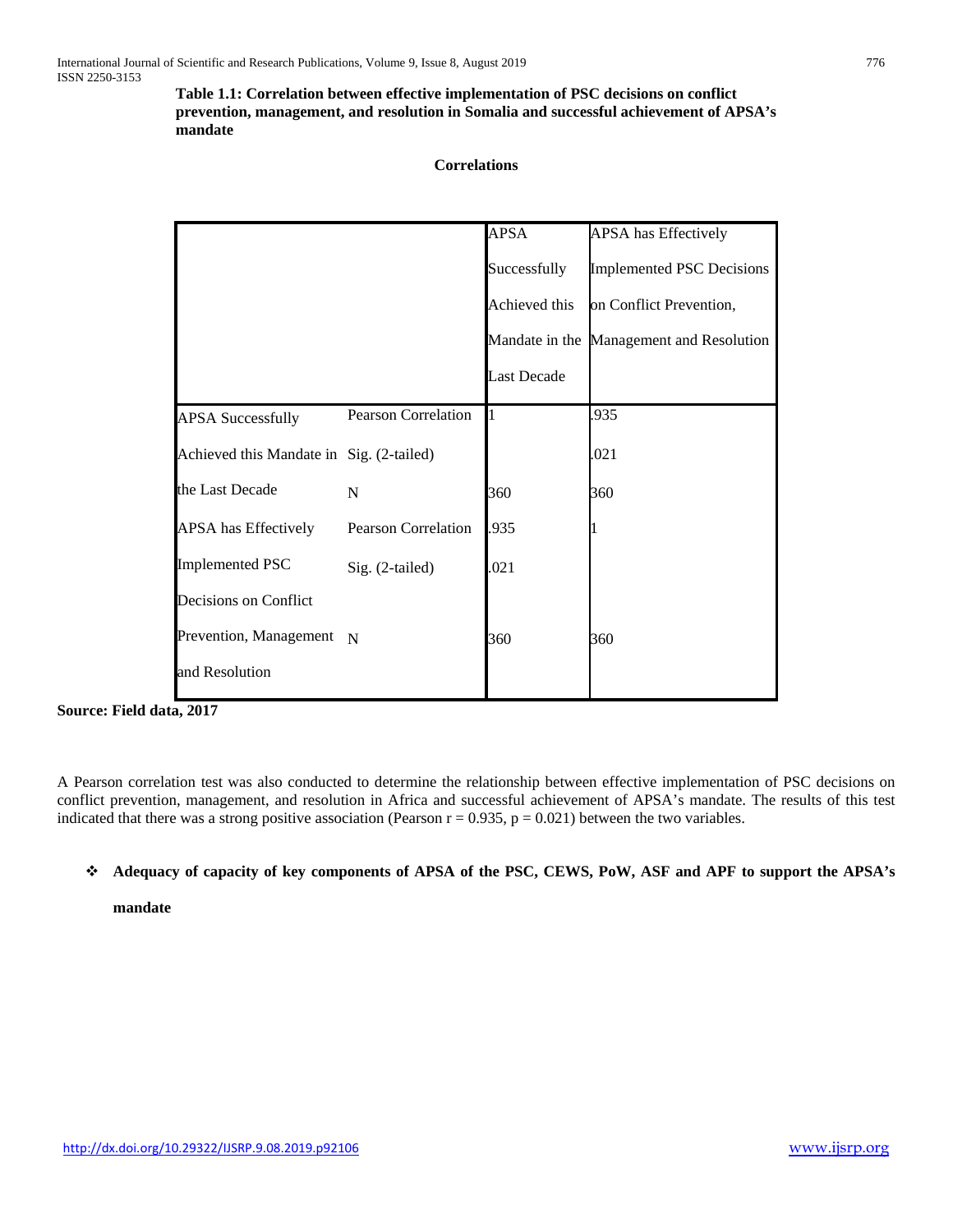#### Key Components of APSA of the PSC, CEWS, PoW, ASF and APF have Adequate Capacity to Support the Mandate of APSA



### **Source: Field data, 2017**

#### **Figure 1.3: Respondents' opinion on adequacy of capacity of key components of APSA of the PSC, CEWS, PoW, ASF and**

#### **APF to support the APSA's mandate**

When asked their opinion on adequacy of capacity of key components of APSA of the PSC, CEWS, PoW, ASF and APF to support the mandate of APSA, 34% of the respondents strongly agreed that the components have adequate capacity to support the mandate of APSA. Another 13.04% of the respondents strongly agreed with the statement and an equal percentage of respondents disagreed. Equally, 13.04% of the respondents strongly disagreed that the key components of APSA including PSC, CEWS, PoW, ASF and APF have adequate capacity to support APSA's mandate.

#### **Analysis of Institutional capabilities of the APSA framework**

The results of the data analysis indicate that capabilities of APSA as an institution is very critical for it to achieve its mandate and in the mission. Consequently, there is need for all relevant stakeholders to work and put a lot of effort in in ensuring that APSA is able and adequately capable of delivering on its objectives which are mainly promoting peace and security in Africa. It is important to first of all point out that APSA has largely been largely able to successfully achieve its mandate since its establishment a decade ago. This is indicated by the results of the questionnaire and interview analyses which indicate that more than 45% of the respondents either strongly agreed or agreed that APSA has successfully achieved its mandate in the last ten years.

In addition to the successful attainment of its mandate, APSA has also largely done well in effectively implementing PCS decisions in conflict prevention, management and resolution in Africa. This is indicated by a combined total of 47% of the respondents who either strongly agreed of agreed to the statement that APSAhas effectively implemented PSC decisions on conflict prevention, management and resolution in Africa. A significant number of respondents, slightly over 30% were indifferent to this question statement. This implies that they were not sure whether APSA has effectively implemented PSC decisions on conflict prevention, management and resolution in Africa. A considerable percentage of the respondents disagreed with this question statement. Drawing from the results of the questionnaires and interviews, respondents who were indifferent or who disagreed with this question statement gave a number of reasons has to why they were of the opinion that APSA had not effectively implemented the PSC decisions. For instance, some respondents were of the opinion that the leadership of APSA was not doing enough to implement the PSC decisions on the three mentioned areas. Some interview respondents cited inadequate external support for APSA and fuzzy standard operating procedures from AU was affecting the implementation of the decisions.